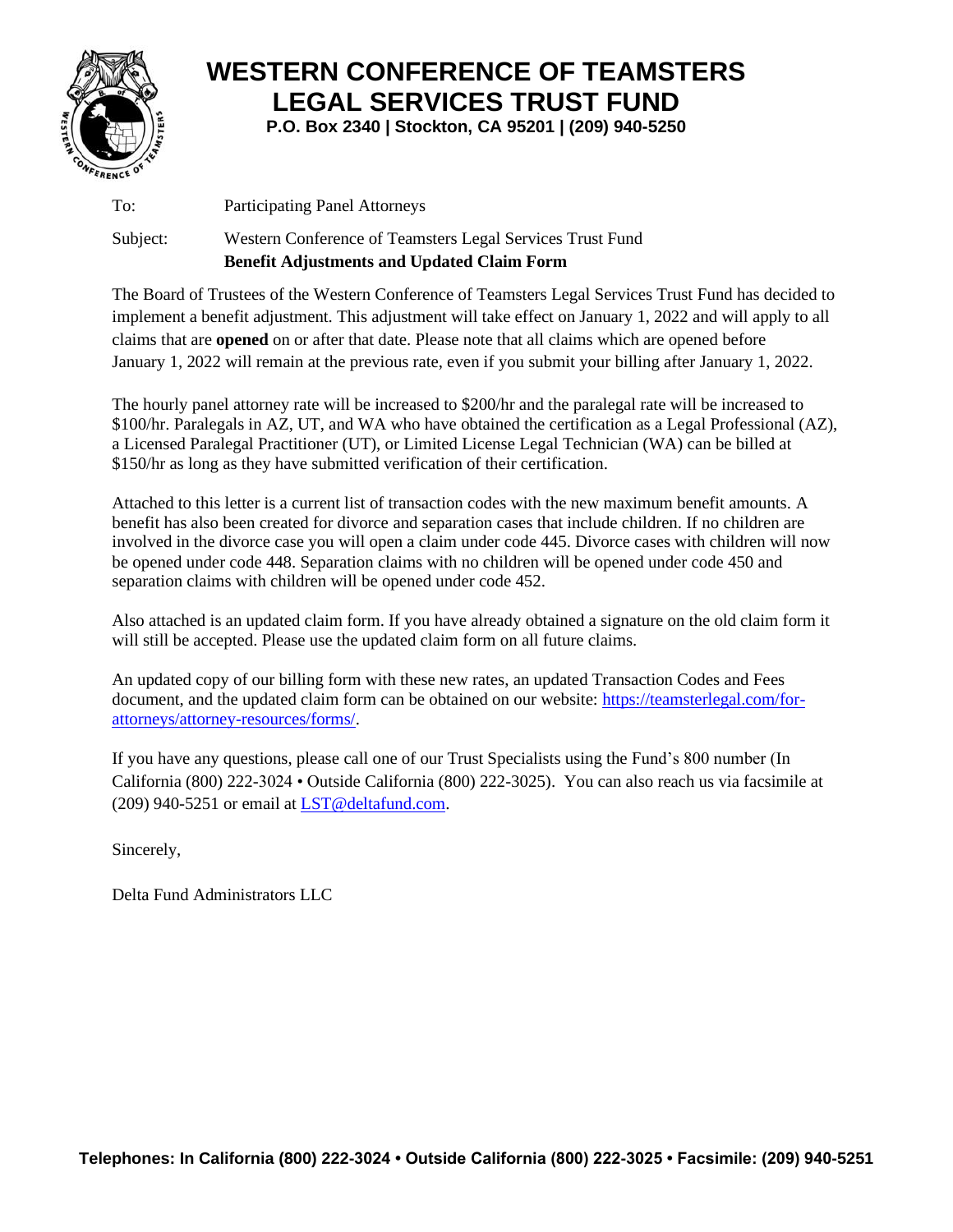### Transaction Codes / Fee Schedule

| 1              | Administrative                                                |                    |   | <b>450 SEPARATION</b>                         | \$9,430 |
|----------------|---------------------------------------------------------------|--------------------|---|-----------------------------------------------|---------|
| 110            | <b>SOCIAL SECURITY</b>                                        | \$550              |   | 451 SEPARATION LITIGATION*                    | \$3,775 |
| 120            | <b>INTERNAL REVENUE</b>                                       | \$1,100            |   | <b>452 SEPERATION W/ CHILDREN</b><br>\$13,400 |         |
| 130            | <b>STATE TAX DEPT</b>                                         | \$550              |   | \$4,400<br>453 SEPERATION W/ CHILD LIT.*      |         |
| 131            | MEDICAL LICENSE SUSP. LIT.*                                   | \$1,380            |   | \$9,430<br><b>455 ANNULMENT</b>               |         |
| 140            | <b>MOTOR VEHICLE DEPT</b>                                     | \$800              |   | 460 SUPPORT(CHILD OR SPOUSAL)                 | \$4,500 |
| 150            | <b>CRIME VICTIM COMP</b>                                      | \$550              |   | 461 SUPPORT LITIGATION*                       | \$1,800 |
| 160            | <b>OTHER PROCEEDING</b>                                       | \$550              |   | 465 CUSTODY                                   | \$4,500 |
| 170            | <b>IMMIGRATION</b>                                            | \$2,860            |   | 466 CUSTODY LITIGATION*                       | \$1,800 |
|                |                                                               |                    |   | <b>470 VISITATION</b>                         | \$4,500 |
| $\overline{2}$ | <b>Real Estate</b>                                            |                    |   | <b>475 TWO FAMILY MATTERS</b>                 | \$6,700 |
| 210            | PURCHASE OF PERSONAL RESD                                     | \$1,185            |   | 476 TWO FAMILY LITIGATION*                    | \$2,700 |
| 220            | <b>SALE OF PERSONAL RESD</b>                                  | \$1,185            |   | <b>480 THREE FAMILY MATTERS</b>               | \$7,600 |
| 230            | MORTGAGE REFINANCE                                            | \$550              |   | 481 THREE FAMILY LITIGATION*                  | \$3,510 |
| 240            | <b>BUILDING CONTRACTS</b>                                     | \$735              |   | <b>485 PATERNITY</b>                          | \$4,500 |
| 250            | <b>DEED TRANSFER</b>                                          | \$370              |   | 486 PATERNITY LITIGATION*                     | \$2,700 |
| 260            | <b>QUIET TITLE</b>                                            | \$1,820            |   | <b>490 GUARDIANSHIP</b>                       | \$3,590 |
| 270            | PROCEEDINGS AGAINST LANDL                                     | \$1,775            |   | 491 GUARDIANSHIP LITIGATION*                  | \$2,270 |
| 280            | <b>EVICTION PROCEEDINGS</b>                                   | \$3,100            |   | 495 ADOPTIONS                                 | \$3,590 |
| 290            | <b>TENANT LEASE</b>                                           | \$830              |   | 496 ADOPTION LITIGATION*                      | \$2,270 |
| 3              | <b>Financial</b>                                              |                    |   | 498 JUVENILE DELINQUENCY PETIT                | \$4,720 |
| 310            | <b>CHAPTER 7 - MEMBER</b>                                     | \$2,540            | 5 | <b>Costs</b>                                  |         |
| 320            | <b>CHAPTER 7 - SPOUSE/PARTNER</b>                             | \$2,540            |   | 510 FILER/SERVER FEES                         | \$1,000 |
| 330            | <b>CHAPTER 13 - MEMBER</b>                                    | \$5,800            |   | 515 CUSTODY INVEST./GAL COSTS                 | \$1,800 |
| 331            | <b>MODIFICATION OF CHAP. 13</b>                               | \$1,030            |   | 520 MEDIATION COSTS                           | \$2,000 |
| 340            | <b>CHAPTER 13 - SPOUSE/PARTNER</b>                            | \$5,800            |   | 530 GENERAL COUNSELING                        | \$1,340 |
| 350            | OUT OF COURT ARRANGEMENTS                                     | \$910              |   | <b>540 TRAVEL EXPENSES</b><br>\$340           |         |
| 360            | <b>EXAMINATION OF DEBTOR</b>                                  | \$740              |   | 555 DEPOSITION COST                           | \$500   |
| 370            | DEFENSE/ADVERSARY PROCEED                                     | \$3,000            |   |                                               |         |
|                |                                                               |                    | 6 | <b>Traffic/Criminal</b>                       |         |
| 4              | <b>Domestic</b>                                               |                    |   | 610 MOVING VIOLATION                          | \$1,340 |
|                | 405 WILL                                                      | \$1,060            |   | 620 EQUIPMENT VIOLATION                       | \$830   |
|                | <b>410 LIVING TRUST</b>                                       | \$2,500            |   | <b>630 TRAFFIC MISDEMEANOR</b>                | \$4,530 |
|                | 415 PROBATE                                                   | \$4,060            |   | 640 YOUTH TRAFFIC MISDEMEANO                  | \$4,530 |
|                | 420 ADMINISTRATION OF ESTATES                                 | \$4,060            |   | 650 TRAFFIC LITIGATION*                       | \$2,500 |
|                | 425 PRE-NUPTIAL AGREEMENT                                     | \$2,860            |   |                                               |         |
|                | 430 RESPOND TO/DEF MOD OF DIS<br>435 MODIFICATION OF DISSOLUT | \$1,920<br>\$1,920 | 8 | <b>Civil</b><br><b>805 PERSONAL INJURY</b>    | \$2,290 |
| 440            | <b>SEPARATION AGREEMENT</b>                                   | \$630              |   | 810 DEFENSE OF PERS. INJURY                   | \$6,340 |
| 443            | ADDITIONAL QDRO                                               | \$800              |   | 820 CONSUMER TRANSACTION                      | \$6,340 |
| 444            | DRAFTING OF QDRO                                              | \$1,000            |   | 821 CONSUMER TRANS LIT.*                      | \$2,750 |
|                | 445 DIVORCE (INC QDRO)                                        | \$9,430            |   | 822 DEBT COLLECTION DEFENSE                   | \$4,000 |
|                | 446 DIVORCE LITIGATION*                                       | \$3,780            |   | 823 DEBT COLL DEFENSE LIT.*                   | \$4,000 |
|                | <b>447 CONTEMPT PROCEEDINGS</b>                               | \$1,430            |   | 830 MORTGAGE FORECLOSURE                      | \$7,610 |
|                | 448 DIVORCE W/ CHILDREN                                       | \$13,400           |   | 840 PROOF OF CLAIM                            | \$370   |
| 449            | DIVORCE W/ CHILDREN LIT.*                                     | \$4,400            |   | 850 NAME CHANGE                               | \$1,100 |

\*Litigation benefits are paid at a reduced hourly rate. Litigation claims can only be issued when there is less than \$1,000 left on the original claim AND a hearing with witness testimony is scheduled.